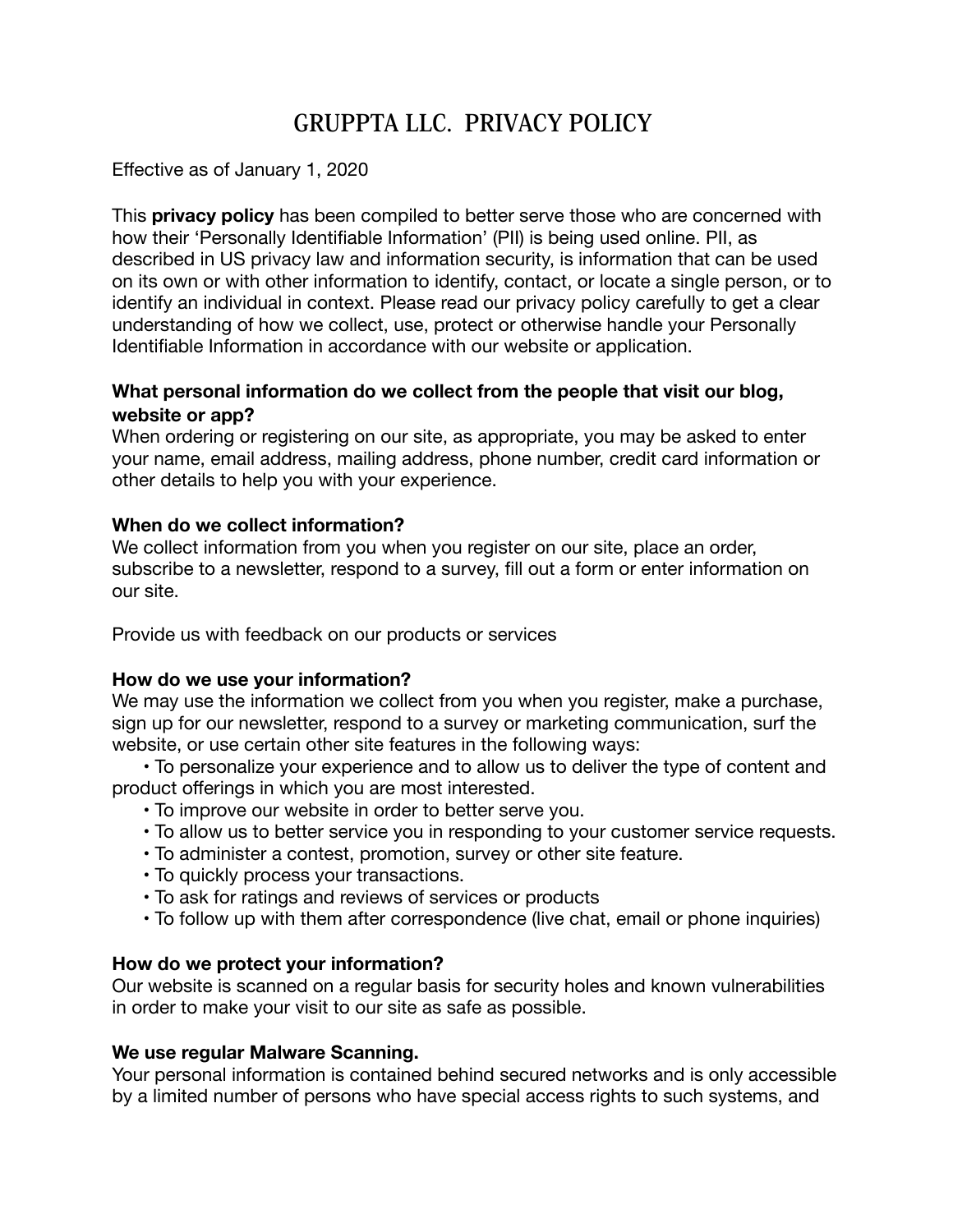are required to keep the information confidential. In addition, all sensitive/credit information you supply is encrypted via Secure Socket Layer (SSL) technology.

We implement a variety of security measures when a user places an order to maintain the safety of your personal information.

All transactions are processed through a gateway provider and are not stored or processed on our servers.

**Legal Basis for Processing (EEA and Switzerland only):** For European Residents, our legal basis for collecting and using the information described above will depend on the specific information concerned and the context in which we collect it. We, however, will normally collect personal information from you only where we have your consent to do so, where we need the personal information to perform a contract with you, or where the processing is in our legitimate interests and not overridden by your data protection interests or fundamental rights and freedoms. In some cases, we may also have a legal obligation to collect personal information from you or may otherwise need the personal information to protect your vital interests or those of another person (for instance, to prevent, investigate, or identify possible wrongdoing in connection with the Service or to comply with legal obligations). If we ask you to provide personal information to comply with a legal requirement or to perform a contract with you, we will make this clear at the relevant time and advise you whether the provision of your personal information is mandatory or not (as well as of the possible consequences if you do not provide your personal information). If we collect and use your personal information in reliance on our legitimate interests (or those of any third party), this interest will typically be to operate our Services, communicate with you in relation to our Services, or for our other legitimate commercial interests, for instance, when responding to your queries, to analyze and improve our platform, engage in marketing, or for the purposes of detecting or preventing fraud. If you have questions about or need further information concerning the legal basis on which we collect and use your personal information, please contact us at the address listed below in the "Contact" section.

#### **Do we use 'cookies'?**

Yes. Cookies are small files that a site or its service provider transfers to your computer's hard drive through your Web browser (if you allow) that enables the site's or service provider's systems to recognize your browser and capture and remember certain information. For instance, we use cookies to help us remember and process the items in your shopping cart. They are also used to help us understand your preferences based on previous or current site activity, which enables us to provide you with improved services. We also use cookies to help us compile aggregate data about site traffic and site interaction so that we can offer better site experiences and tools in the future.

We use cookies to:

• Help remember and process the items in the shopping cart.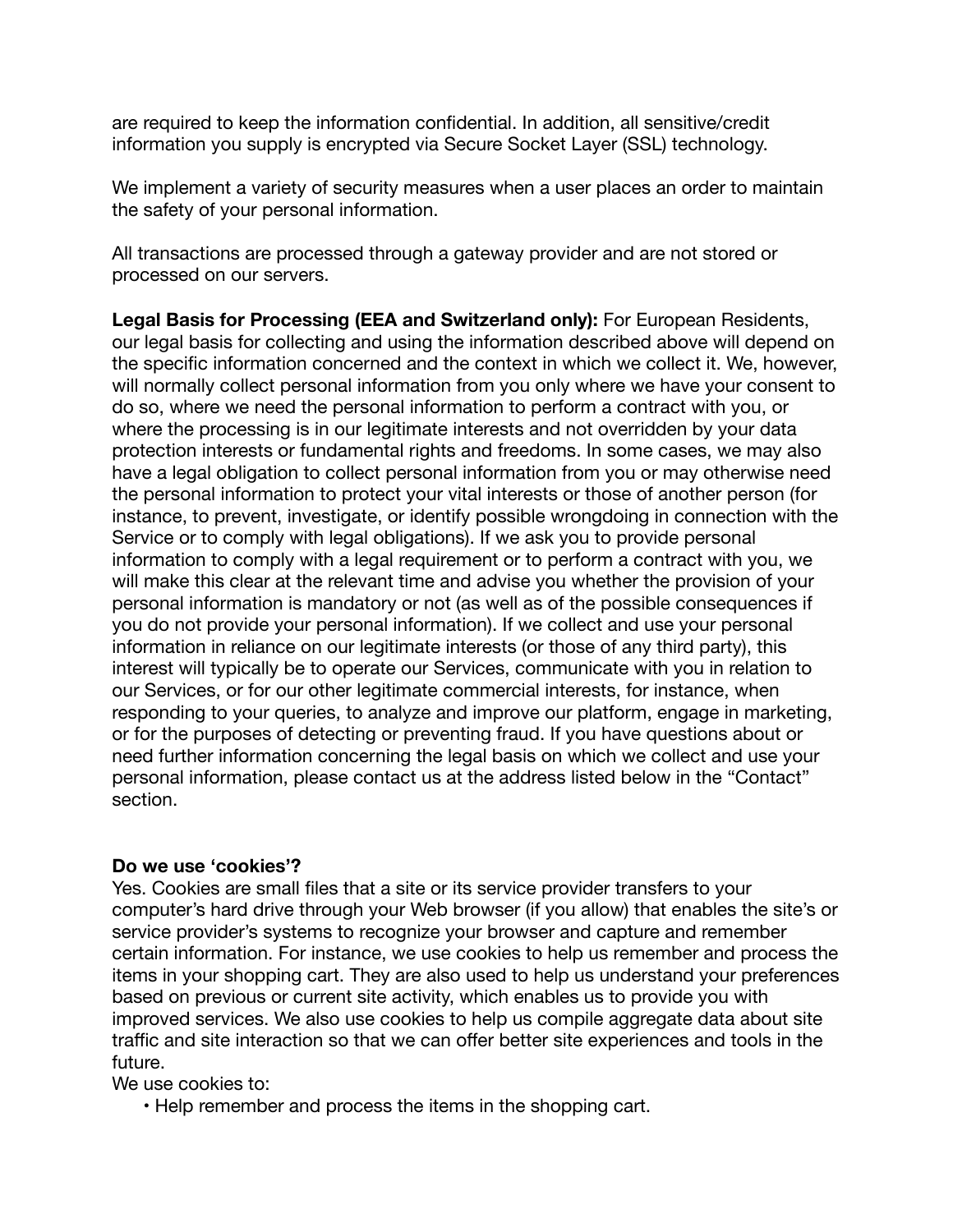- Understand and save user's preferences for future visits.
- Keep track of advertisements.

 • Compile aggregate data about site traffic and site interactions in order to offer better site experiences and tools in the future. We may also use trusted third-party services that track this information on our behalf.

You can choose to have your computer warn you each time a cookie is being sent, or you can choose to turn off all cookies. You do this through your browser settings. Since browser is a little different, look at your browser's Help Menu to learn the correct way to modify your cookies.

If you turn cookies off, some features will be disabled. It won't affect the user's experience that make your site experience more efficient and may not function properly.

However, you will still be able to place orders .

#### Third-party disclosure

We do not sell, trade, or otherwise transfer to outside parties your Personally Identifiable Information unless we provide users with advance notice. This does not include website hosting partners and other parties who assist us in operating our website, conducting our business, or serving our users, so long as those parties agree to keep this information confidential. We may also release information when it's release is appropriate to comply with the law, enforce our site policies, or protect ours or others' rights, property or safety.

However, non-personally identifiable visitor information may be provided to other parties for marketing, advertising, or other uses.

#### **Third-party links**

Occasionally, at our discretion, we may include or offer third-party products or services on our website. These third-party sites have separate and independent privacy policies. We therefore have no responsibility or liability for the content and activities of these linked sites. Nonetheless, we seek to protect the integrity of our site and welcome any feedback about these sites.

#### **California Online Privacy Protection Act**

CalOPPA is the first state law in the nation to require commercial websites and online services to post a privacy policy. The law's reach stretches well beyond California to require any person or company in the United States (and conceivably the world) that operates websites collecting Personally Identifiable Information from California consumers to post a conspicuous privacy policy on its website stating exactly the information being collected and those individuals or companies with whom it is being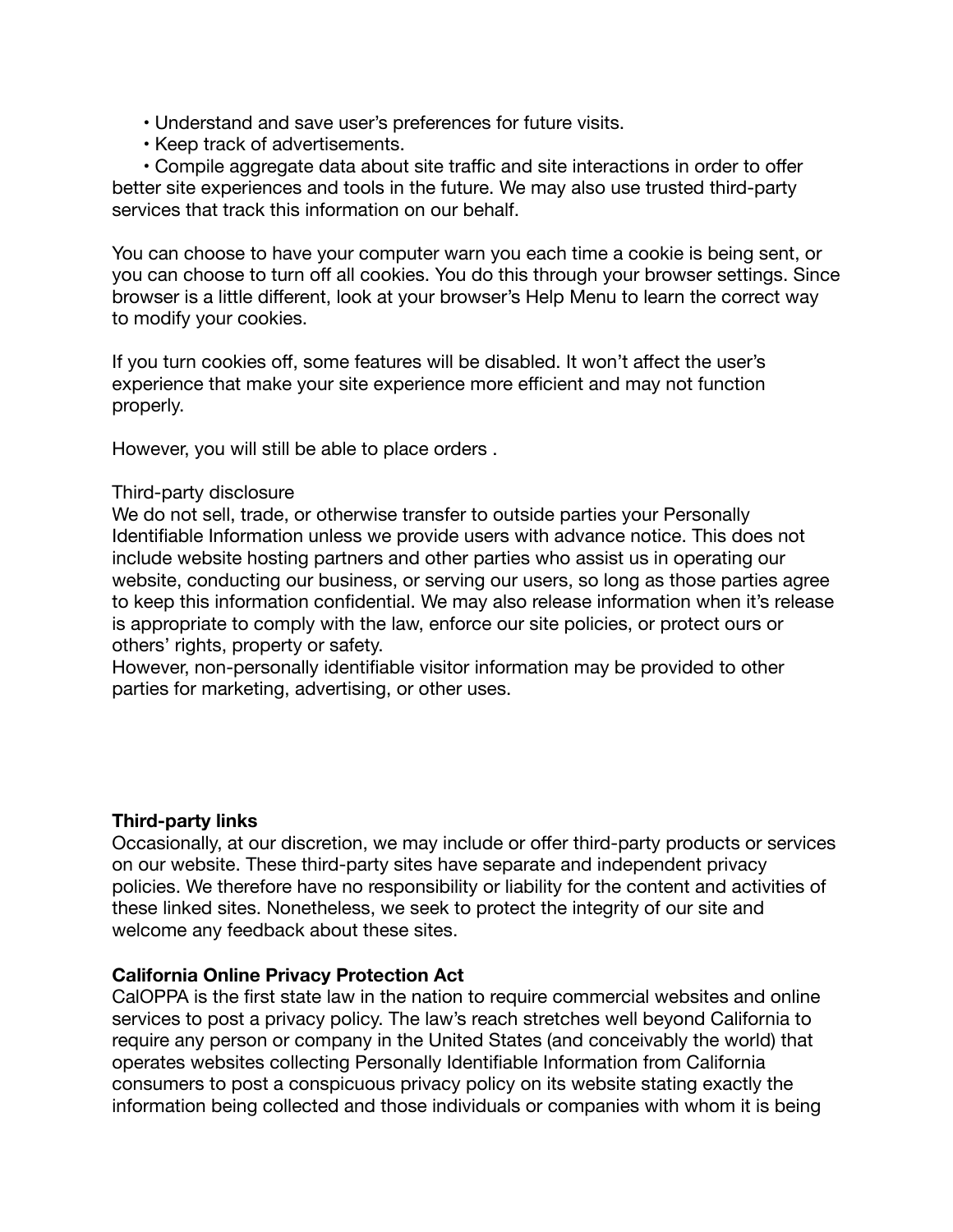shared. – See more at: http://consumercal.org/california-online-privacy-protection-actcaloppa/#sthash.0FdRbT51.dpuf According to CalOPPA, we agree to the following:

Users can visit our site anonymously.

Once this privacy policy is created, we will add a link to it on our home page or as a minimum, on the first significant page after entering our website or app.

Our Privacy Policy link includes the word '**Privacy**' and can easily be found on the page specified above.

You will be notified of any Privacy Policy changes:

• On our Privacy Policy Page

Can change your personal information:

• By emailing us

#### **How does our site handle Do Not Track signals?**

We honor Do Not Track signals and Do Not Track, plant cookies, or use advertising when a Do Not Track (DNT) browser mechanism is in place.

#### **Does our site allow third-party behavioral tracking?**

It's also important to note that we allow third-party behavioral tracking COPPA (Children Online Privacy Protection Act)

When it comes to the collection of personal information from children under the age of 13 years old, the Children's Online Privacy Protection Act (COPPA) puts parents in control. The Federal Trade Commission, United States' consumer protection agency, enforces the COPPA Rule, which spells out what operators of websites and online services must do to protect children's privacy and safety online. We do not specifically market to children under the age of 13 years old. Fair Information Practices

The Fair Information Practices Principles form the backbone of privacy law in the United States and the concepts they include have played a significant role in the development of data protection laws around the globe. Understanding the Fair Information Practice Principles and how they should be implemented is critical to comply with the various privacy laws that protect personal information. In order to be in line with Fair Information Practices we will take the following responsive action, should a data breach occur:

We will notify you via email

• Within 1 business day

We also agree to the Individual Redress Principle which requires that individuals have the right to legally pursue enforceable rights against data collectors and processors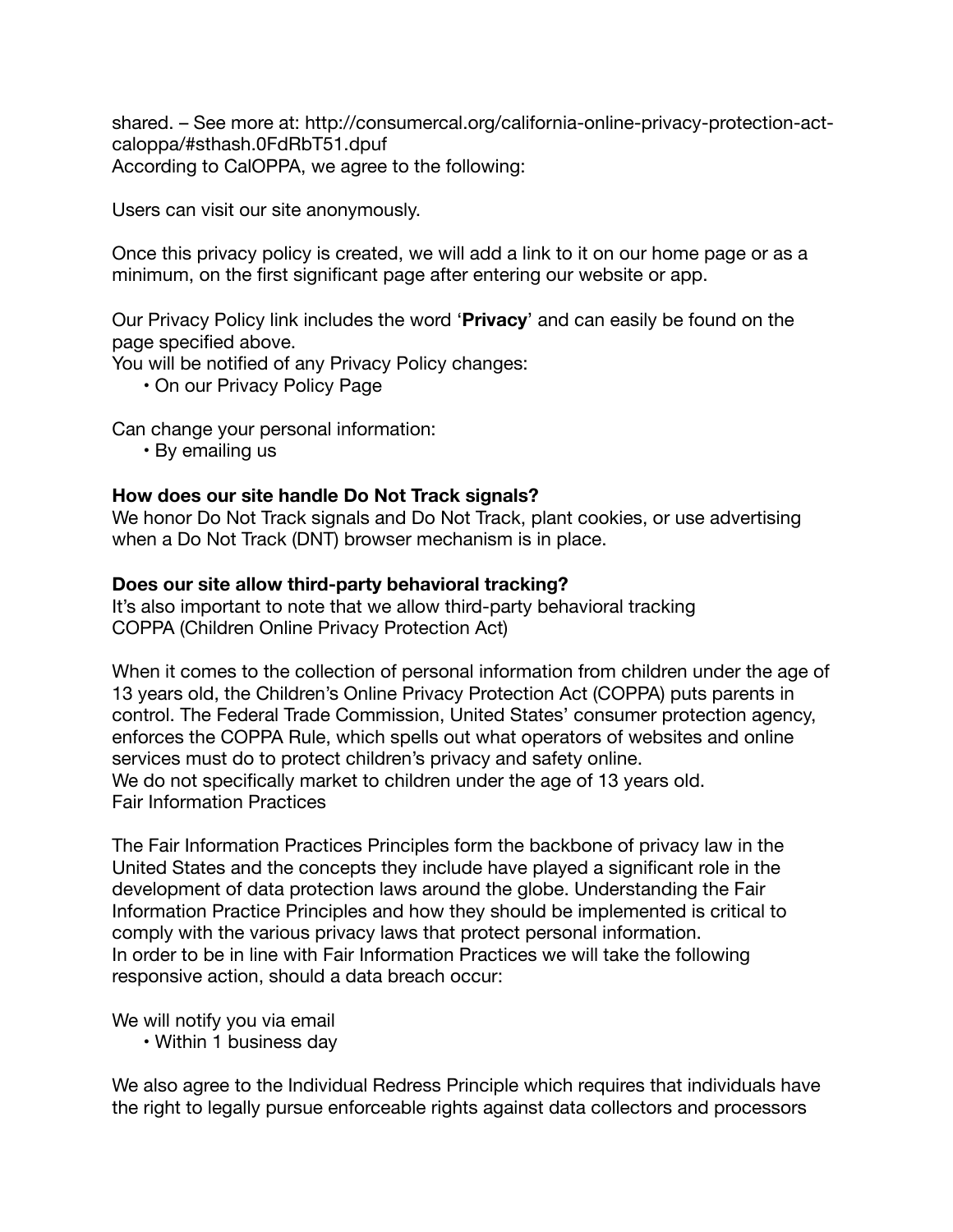who fail to adhere to the law. This principle requires not only that individuals have enforceable rights against data users, but also that individuals have recourse to courts or government agencies to investigate and/or prosecute non-compliance by data processors.

# **CAN SPAM Act**

The CAN-SPAM Act is a law that sets the rules for commercial email, establishes requirements for commercial messages, gives recipients the right to have emails stopped from being sent to them, and spells out tough penalties for violations. We collect your email address in order to:

- Send information, respond to inquiries, and/or other requests or questions
- Process orders and to send information and updates pertaining to orders.
- Send you additional information related to your product and/or service

 • Market to our mailing list or continue to send emails to our clients after the original transaction has occurred.

To be in accordance with CANSPAM, we agree to the following:

- Not use false or misleading subjects or email addresses.
- Identify the message as an advertisement in some reasonable way.
- Include the physical address of our business or site headquarters.
- Monitor third-party email marketing services for compliance, if one is used.
- Honor opt-out/unsubscribe requests quickly.
- Allow users to unsubscribe by using the link at the bottom of each email.

# **Payments**

We may provide paid products and/or services within the Service. In that case, we use third-party services for payment processing (e.g. payment processors).

We will not store or collect your payment card details. That information is provided directly to our third-party payment processors whose use of your personal information is governed by their Privacy Policy. These payment processors adhere to the standards set by PCI-DSS as managed by the PCI Security Standards Council, which is a joint effort of brands like Visa, Mastercard, American Express and Discover. PCI-DSS requirements help ensure the secure handling of payment information.

The payment processors we work with are:

# **Apple Store In-App Payments**

Their Privacy Policy can be viewed at <https://www.apple.com/legal/privacy/en-ww/>